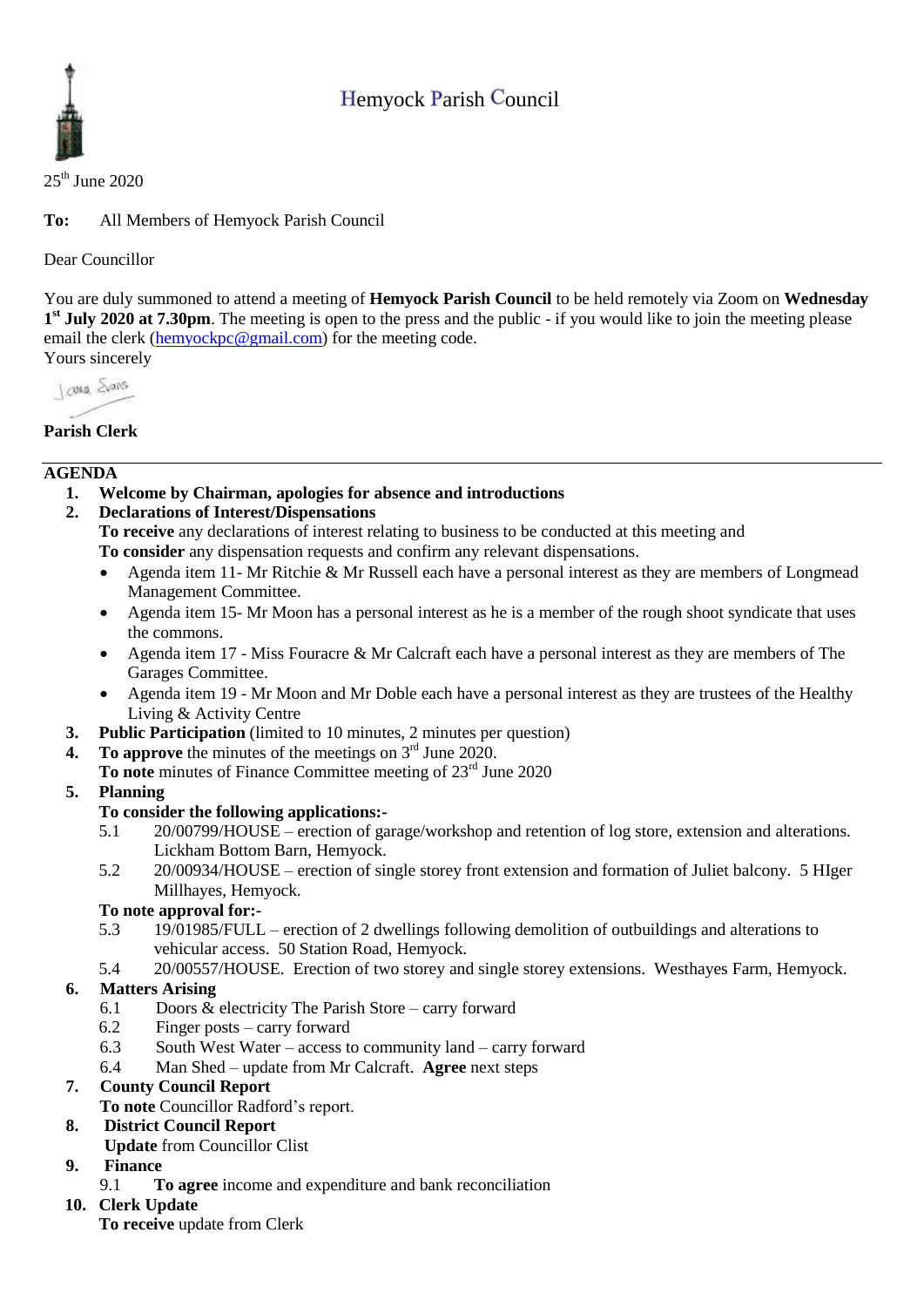#### **11. Longmead**

**To receive** any relevant information

- 11.1 bridge update from Mr Povah
- 11.2 Play Area update from clerk. **Consider** quotations for groundworks
- 11.3 BMX track- carry forward

## **12. Highways**

- **To receive** any relevant information
- 12.1 Station Road pavement **update** Mr Povah. **Agree** extra tasks to be undertaken by Inspired Partnership.
- 12.2 'Doing What Matters' Highways meeting update from Mr Russell/Mr Clist.

#### **13. Cemetery**

**To receive** any relevant information

#### **14. Footpaths**

**To receive** any relevant information.

#### **15. Commons Management Group CMG**

**To receive** any relevant information

15.1 **Update** reference hard standing area at Hemyock Turbary.

#### **16. Village Maintenance**

- **To receive** any relevant information
- 16.1 **To discuss and agree** additional tasks

#### **17. Garages Youth Project**

- **To receive** any relevant information
- **18. Blackdown Hills Parish Network To receive** any relevant information
- **19. Blackdown Healthy Living & Activities Centre**

# **To receive** any relevant information

#### **20. Asset Management**

**To receive** any relevant information

**Update** following report from surveyor

#### **21. Community Land**

- 21.1 **Update** reference Cavanna Homes, play area Mr Clist. **To note** comments/suggestions on social media with regard to play area and location.
- 21.2 Community Land discuss project plan and agree next steps. **Consider** appointing a project manager update from Mr Clist

#### **22. Correspondence**

**To note**

- 22.1 Open Spaces AGM.
- **23. Public Participation**
- **24. PR**
- **25. Date of Next Council Meeting – Wednesday 5 th August 2020 at 7.30pm. (Venue to be confirmed)**